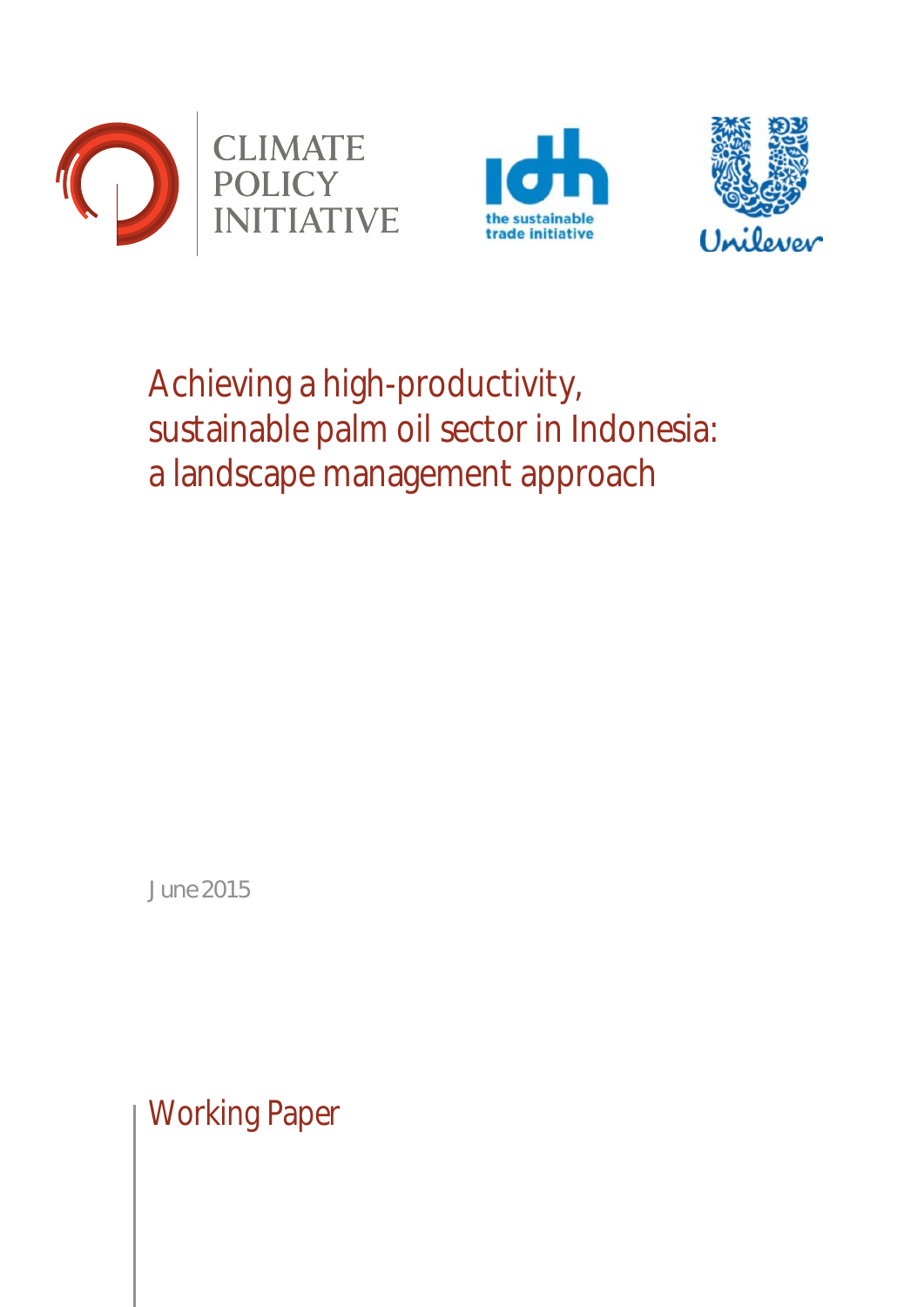## **Goal:**

*A growing number of government, business and civil society, including Unilever and IDH, have a goal of transforming the Indonesian rural economy by 2020, to deliver net positive environmental impacts and improve smallholder farmer livelihoods. This requires a focus on transforming the oil palm sector from being a driver of deforestation, to one that is highly productive and sustainable.*

## **Challenges:**

This transformation will require collective action from government, business and community actors to address the following key challenges:

- How to achieve the goal at least cost, while ensuring supply chain security for business investors
- How to engage a critical mass of government, business, smallholder farmers and civil society actors to share both the burden & the benefits of transformation
- How to demonstrate to consumers and civil society whether the goal has been achieved.

Climate Policy Initiative is supporting Unilever and IDH to develop a landscape management strategy and implementation pathway to address these challenges.

# **Supply chain traceability – a first step…**

In 2013, in support of its overall goal to facilitate the transformation of the Indonesian oil palm sector into a highly productive, sustainable sector, Unilever launched its sustainable palm oil policy, which has three main components: *halting deforestation; protecting peat land; and driving positive economic and social impact.* 

At the same time, Unilever announced a commitment to trace the palm oil purchased by Unilever to certified plantations. This is an important step to achieving its long-term sustainability goals, providing necessary information about where Unilever's palm oil comes from.

In 2014, Unilever made considerable progress on tracing its supply to the mill level; 70% of its palm oil supply chain is now traceable to known mills.

Globally, Unilever now knows of 1,800 crude palm oil mills engaged in the processing of its palm oil. Further work is now underway to trace the origin of the palm oil used in its products back to plantations to fully understand the impacts of Unilever's supply chain on the environment and on farmers' livelihoods.

Through the Traceability Working Group, IDH has been helping to convene private sector actors throughout the oil palm value chain to build common understanding of what traceability entails and develop methods for addressing the initial challenges to transparently delivering on traceability commitments.

Unilever Unilever Supplier Mill SMALLHOLDER PLANTATION 2 SMALLHOLDER<br>FARMER **PLANTATION 1** No deforestátion

**Unilever Supply Chain Traceability:**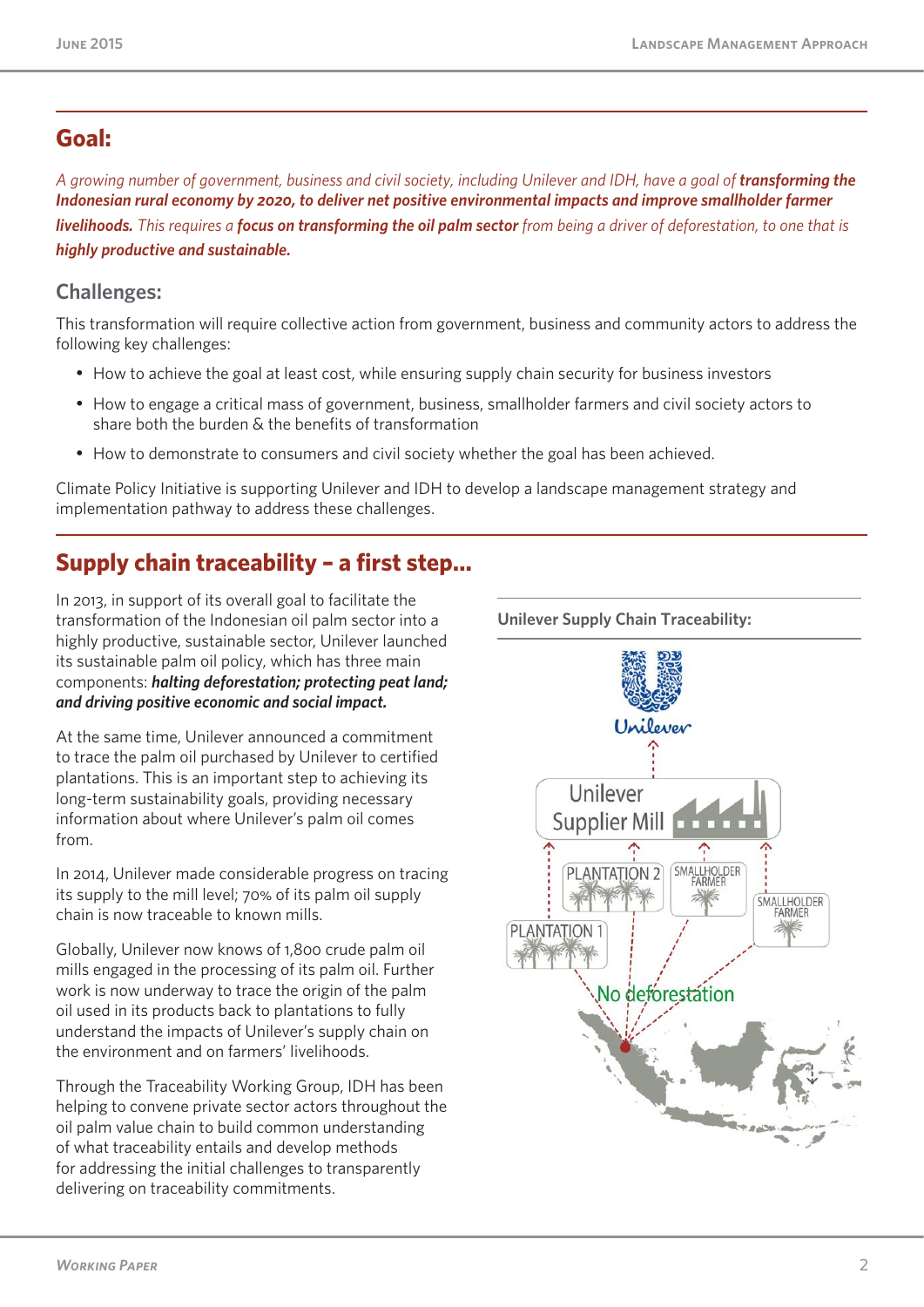#### **Challenge: traceability alone cannot deliver net positive impacts**



*Knowing the origin of companies like Unilever's supply of palm oil is an important first step. But to achieve the ambitious shared goal of a net positive environmental impact and improved smallholder farmer livelihoods, we need to go beyond traceability.*

*Unilever and IDH have commissioned the development of a delivery strategy to achieve their medium to long-term environmental and livelihood goals, initially focused on the key landscapes from which Unilever sources.* 

# **Beyond Traceability: Taking a Landscape Management Approach**

*A landscape management approach is an innovative solution to deliver our shared goals.* This approach involves partnerships to manage agricultural production and ecosystem protection across a *connected area of* 

*land at scale*, as opposed to current approaches that primarily involve a range of business, smallholder farmer and government actors *managing smaller dispersed patches of land more independently.*



*The landscape management approach goes beyond traceability, which can only manage environmental and livelihood benefits on a plantation-by-plantation basis, to deliver both supply chain security for business, as well as net positive environmental impacts and improved smallholder farmer livelihoods at scale.*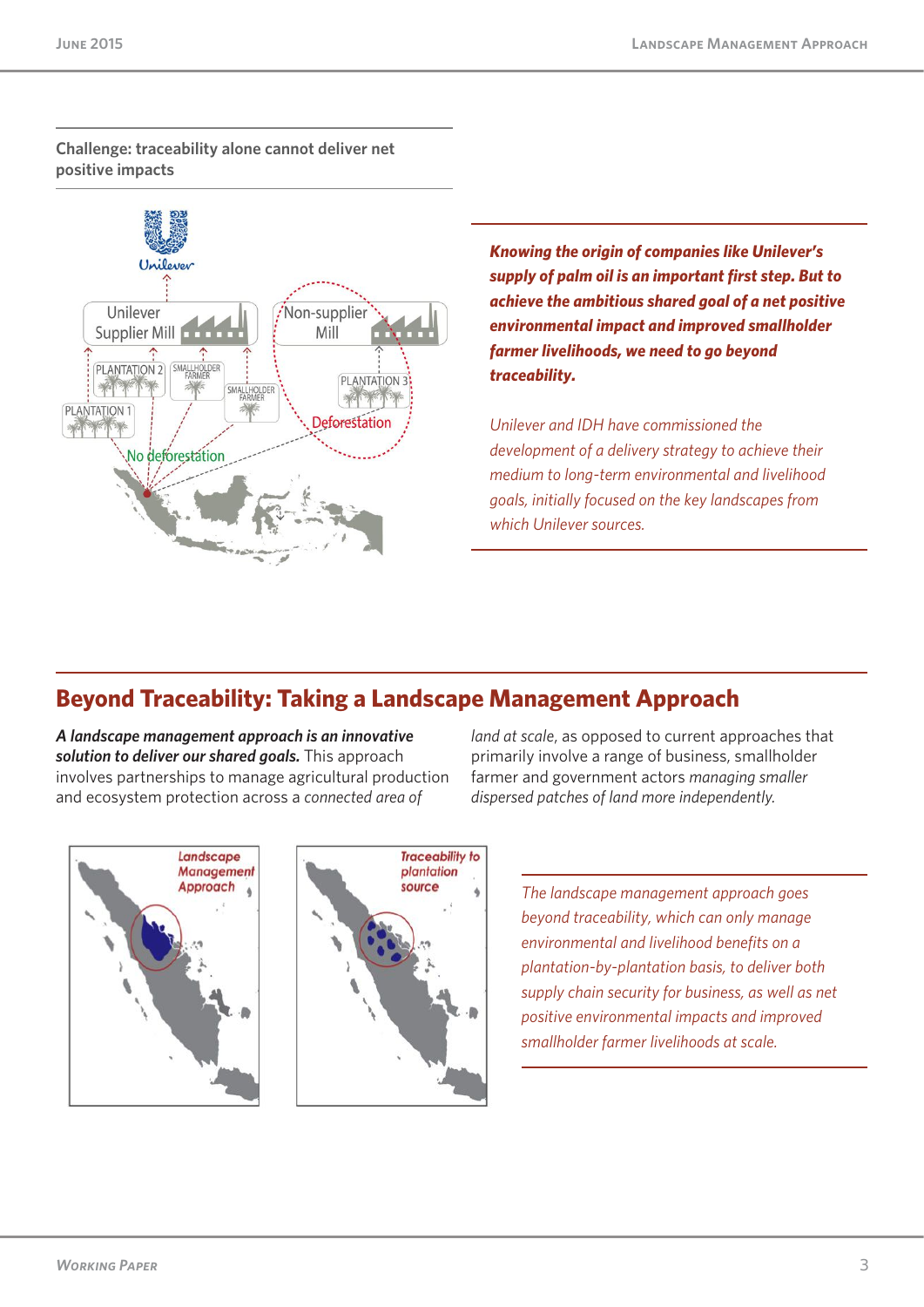### **The steps of a landscape management approach:**

The key steps for taking a landscape management approach include the following:

- 1. Define the landscape boundaries
- 2. Partner with business, smallholder farmers and government within the landscape area
- 3. Map and allocate land within landscape to its highest value or best use
- 4. Increase productivity and support community and government to protect valuable ecosystems
- 5. Monitor and report results

We will now walk through each of these steps, including some examples of how they apply to Unilever's supply chain.

## **1. Define the landscape boundaries**

The boundaries of a landscape are determined by considering three perspectives:

- 1. Business investment perspective
- 2. Environmental perspective
- 3. Governance perspective.

The ideal boundaries from these three perspectives are often not completely aligned. So deciding the landscape boundaries will require consideration of the specific context. *The primary goal is to deliver the greatest net positive environmental & livelihood benefits, with least impact to business investment.* 

#### **Sei Mangkei Landscape Management Pilot: defining the boundaries**

Unilever is investing in a palm kernel fractionation facility in Sei Mangkei, North Sumatra in Indonesia that will help drive industry transformation and deliver on its 2020 sustainability goals. Working with government, business and smallholder farmer partners, Unilever will trial a landscape management approach in this region. As a first step, the boundaries for the pilot area need to be defined.

From a *business investment perspective* the boundaries need to align with the supply shed that will supply palm kernel oil or just palm kernels to be crushed in to the new facility – which is currently estimated to require at least a 100km radius from the facility.

From an *environmental perspective*, the landscape area should include valuable peat and forest ecosystems that will be protected through the landscape partnership. This will enable the landscape partners to demonstrate greenhouse gas emission reductions and a net positive impact on the landscape environment.

From an *administrative perspective*, the landscape area should be aligned with district boundaries.



In balancing these perspectives, the districts of *Simalungun, Serdang Bedagai, Asahan, Labuan Batu Utara & Batu Bara are proposed for the landscape pilot.* These districts contain more than 40% of North Sumatra's oil palm, with a high concentration of smallholder farmers. They also contain 25% of North Sumatra's peat soils & 10% of it's forests (more than 250,000 hectares), of which around one third are located outside the forest estate, and hence liable for conversion and offering a significant opportunity to test the landscape management approach.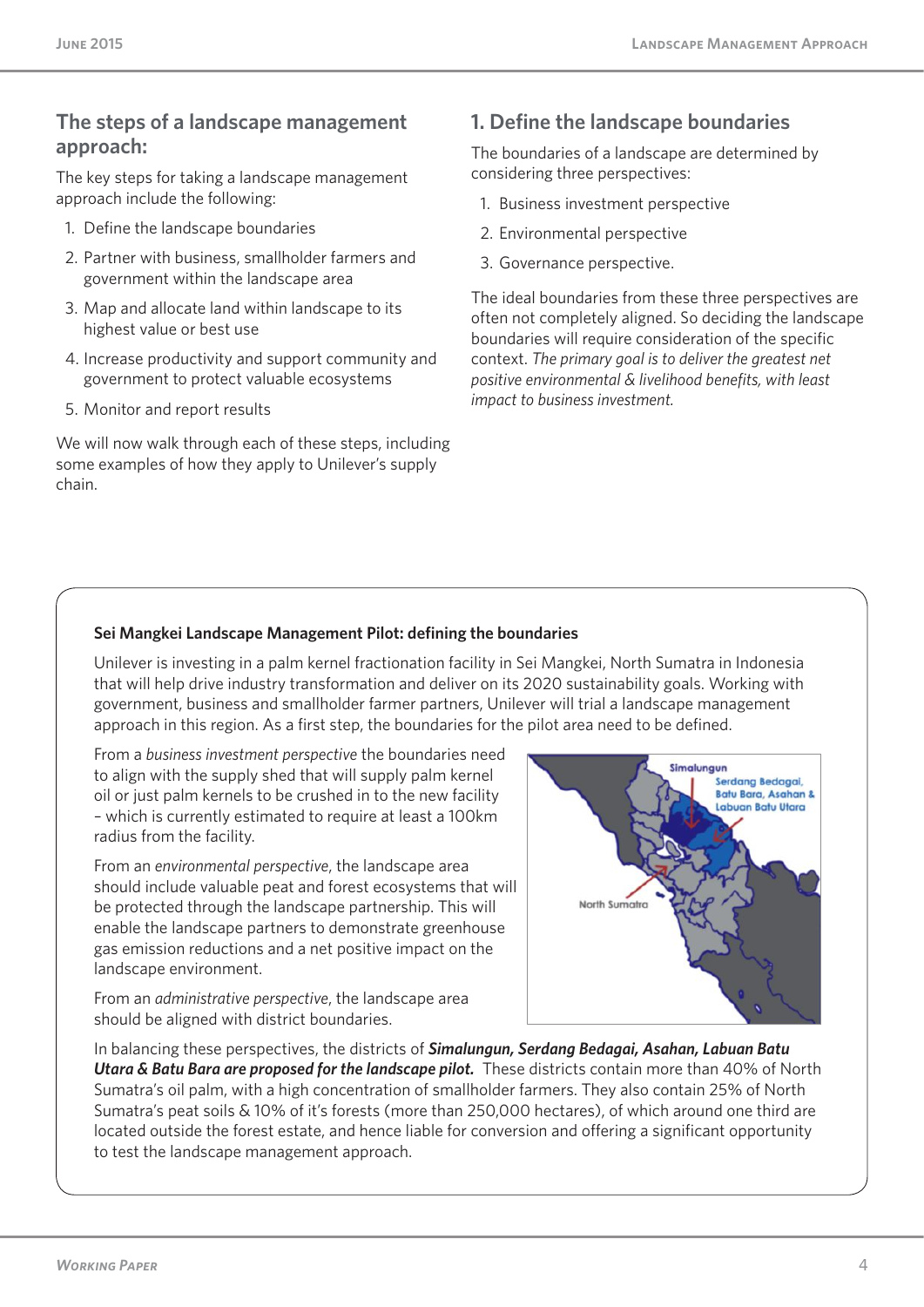## **2. Partnering with business, smallholder farmers and government within the landscape area**

Implementing the landscape management approach will require a coalition of government, business and smallholder farmers, with support from civil society. While this adds complexity, in the long term it will reduce risks and share the costs of transformation. Partnering to take a landscape management approach offers the greatest benefits from a business investment, environmental and livelihood perspective.

What are the respective roles of government, business and farmers?

- 1. *Government agencies have the* authority to manage land-use planning across national, provincial and district jurisdictions. They can optimize land-use plans to ensure land resources are allocated to their highest value purpose, a key element of a landscape management approach that seeks to increase productivity while protecting high value ecosystems (see step 3 for more detail).
- 2. *Governments also* set the fiscal frameworks that can be adjusted to better incentivize sustainable land use allocation by local governments and high productivity agriculture by business & smallholder farmers.
- 3. *Smallholder farmers* are land-owners and significant sources of agricultural commodities, particularly of palm oil in Indonesia, where smallholder farmers manage an estimated 40% of oil palm plantations. This means smallholder farmers are important partners to successfully transform the sector to deliver high productivity, sustainable palm oil. Supporting their improved productivity and integrating their activities into the oil palm value chain can

also help deliver improved livelihoods – a key goal of the landscape management approach.

- 4. *Business* is generally best placed to deliver productivity gains within agricultural supply chains, owing to their ability to innovate and access to finance, technology and logistics systems.
- 5. *Business and government* are a source of finance to fund the transformation of agricultural value chains & the protection of valuable ecosystems, while sharing benefits equitably with local communities.

## **3. Map and allocate land within landscape area to its highest value or best use**

There are *significant opportunities for government to improve land-use planning within key landscapes* to provide better protection of forest ecosystems & release suitable land for high productivity agriculture.

For example, in North Sumatra, there is an estimated 1.1 million hectares of degraded land inside the forest estate that has potential to be used more productively –either through rezoning to enable agricultural production, or rehabilitation and protection. The potential to use land more effectively is even greater in Central Kalimantan, where there is an estimated 5.3 million hectares of degraded land within the forest estate.

The landscape management pilot partnership in Sei Mangkei will support regional government partners in improving land use planning, and in allocating land to its highest value purpose. This will involve supporting them to clarify and appropriately allocate licenses and property rights, strengthening management and protection of high value ecosystems in land-use plans, improving land-use zoning (including potentially releasing suitable degraded lands for agricultural uses).



*Central Kalimantan has an estimated 7.5 million hectares of remaining forest & 5.3 million hectares of degraded lands.*

*North Sumatra has an estimated 2.6 million hectares of remaining forest & 1.1 million hectares of degraded lands.*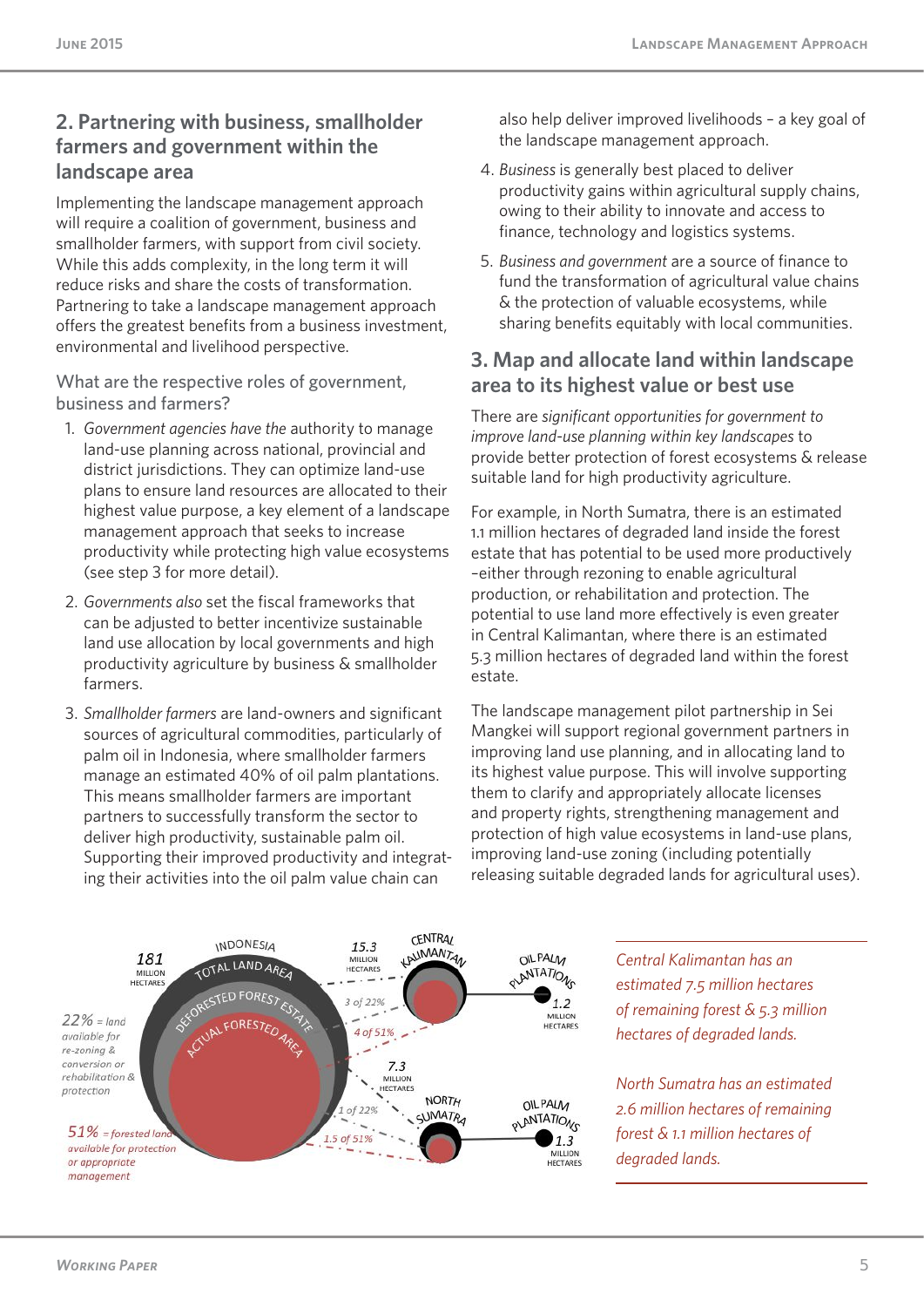Aligning fiscal frameworks to promote sustainable investment:

Aligning fiscal frameworks to make high productivity, sustainable oil palm a more attractive investment proposition, as opposed to lower productivity or expansive agriculture, for the full range of business actors (smallholder farmers, small-medium enterprises and multi-national companies) is a key element of the landscape management approach. For example, changes could include adjusted tax frameworks that promote higher productivity or incentivize locating new developments outside high value ecosystems.

Climate Policy Initiative is working with the Indonesian Ministry of Finance to assess opportunities to better align the fiscal framework to promote better land-use management and allocation by business investors and local government.

## **4. Increase productivity within sectors and supporting protection of valuable ecosystems**

In addition to supporting improved land-use allocation, the landscape management approach focuses on optimizing productivity within land-use sectors, including sharing benefits equitably & developing appropriate financing mechanisms to fund the protection of valuable ecosystems.

For example, opportunities for optimizing productivity within the oil palm value chain include:

1. Strengthening industrial organization, including partnership arrangements throughout the value chain. For example, arrangements between smallholder farmers and companies to reduce conflict, minimize risks, deliver extension services & livelihood benefits.

#### **Supporting smallholder farmers: a landscape management pilot in Sei Mangkei**

According to the recent Indonesian Agricultural Census, an estimated 332,868 households manage 526,510 hectares of smallholder oil palm plantations in North Sumatra. More than 40% of these households, and 35% of the smallholder farmer land area, are located within the Sei Mangeki pilot landscape area. Given smallholder farmers manage such a significant proportion of the oil palm area in North Sumatra, ensuring their plantations are located on suitable environmental lands, are highly productive and effectively integrated into business supply chains is a high priority. A landscape management strategy will best enable net positive environmental impacts, as well as supporting improved farmer livelihoods and supply chain security for business investors.

In partnership with IDH and PTPN III, Unilever has initiated a program to support smallholder farmers in the Sei Mangkei area. Initially, in 2015 & 2016 this will focus on supporting 320 independent farmers to increase their productivity and become RSPO certified. By 2018, the program aims to work with partners through the landscape management pilot to scale up support for smallholder farmers in the broader Sei Mangkei landscape area to deliver larger scale environmental impacts and improved livelihoods.

This partnership will also help to systematically address the challenge of smallholder farmer replanting to ensure supply chain security and sustained environmental and livelihood benefits. The vast majority of smallholder farmer plantations in North Sumatra were planted in the late 1990s, with around two thirds of the area expected to need replanting before 2020. Financing this replanting in line with both environmental and livelihood goals will be critical. Unilever, IDH and Climate Policy Initiative are designing a comprehensive approach to addressing the replanting challenge, and will provide recommendations on the most suitable organizational models and financial structures to scale up support for smallholder farmers throughout the Sei Mangkei landscape area.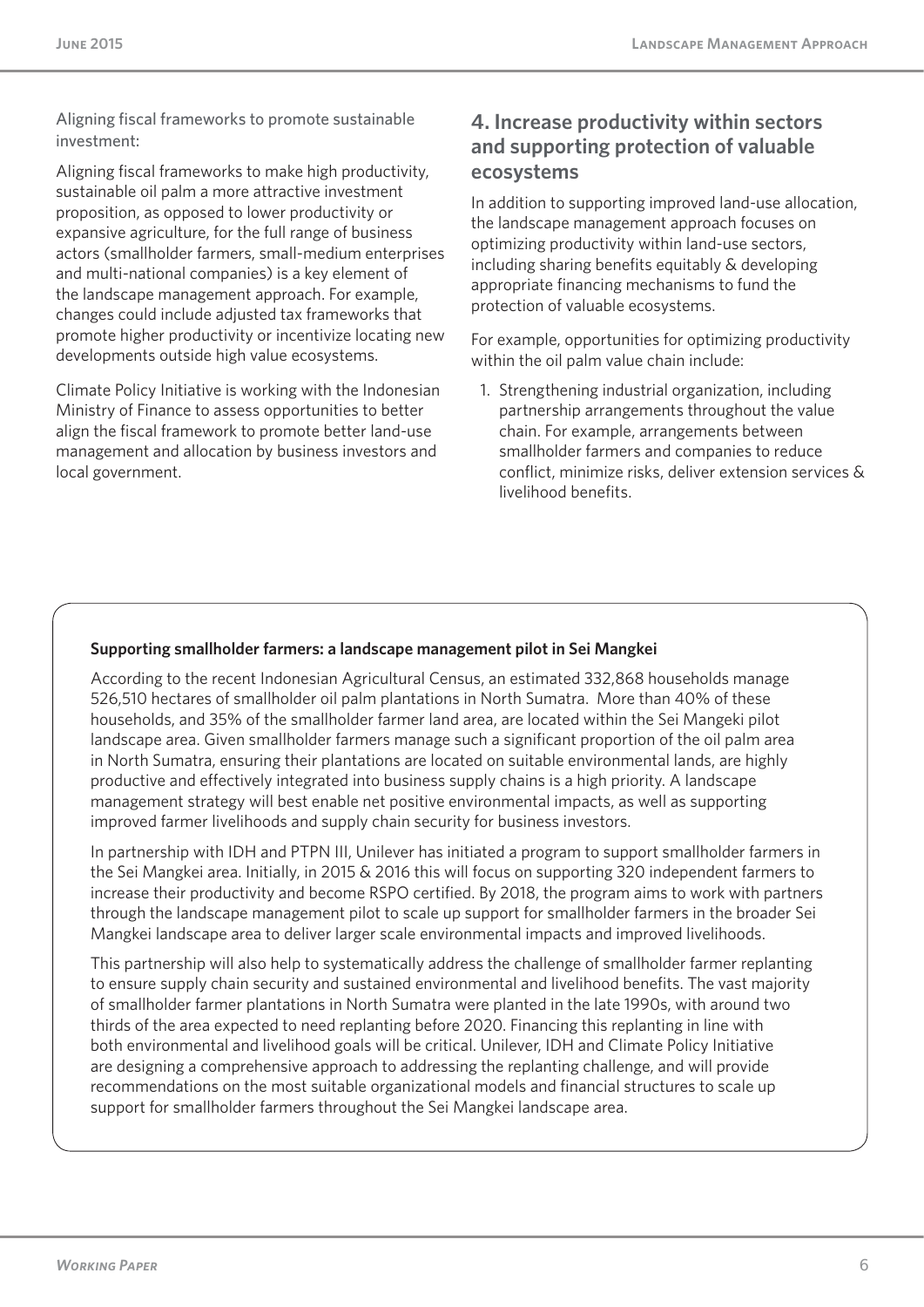- 2. Optimizing business finance for companies and smallholder farmers (for example, by lowering the cost of finance or directing investment to parts of the value chain that can deliver the most productivity gains), including through the development of credit and risk management instruments
- 3. Optimizing business investment policy, including for tax arrangements, other fiscal incentives, public spending & revenue/benefit sharing related to the land use sector
- 4. Improving access to energy & infrastructure
- 5. Improving logistics & technology.

## **5. Monitor and report results**

The landscape management approach allows Unilever and IDH to meet their goal of delivering net positive environmental impacts and improving smallholder farmer livelihoods.

To determine progress and success in meeting these goals, the landscape management approach includes monitoring and reporting of results.

Government monitoring systems for land-use and local livelihoods / development, or existing public tools, such as WRI's Global Forest Watch, can facilitate monitoring at a landscape scale. This is expected to reduce the costs, which are significantly higher when monitoring on a plantation-by-plantation basis, and it will also help to increase comparability and transparency.

#### *Summary: benefits of taking a landscape management approach*

*Unilever and IDH's goal is to transform the Indonesian rural economy by 2020, to deliver net positive environmental*  impacts and improve smallholder farmer livelihoods. A landscape management approach facilitates the achievement of *this goal through the allocation of land to its highest value use, by maximizing productivity, and by distributing benefits equitably, while supporting Unilever's supply chain. Plantation-by-plantation programs, in comparison, can only ensure site-specific impacts.* 

*The landscape management approach will also provide measurable impacts on the environment and on livelihood improvements at scale. Ultimately, the landscape management approach can transform the Indonesian oil palm sector into one that is highly productive and sustainable.*

*From a business standpoint, this approach will help manage medium to long-term business risk and costs, building supply chain security within targeted landscapes and promoting consumer confidence.*